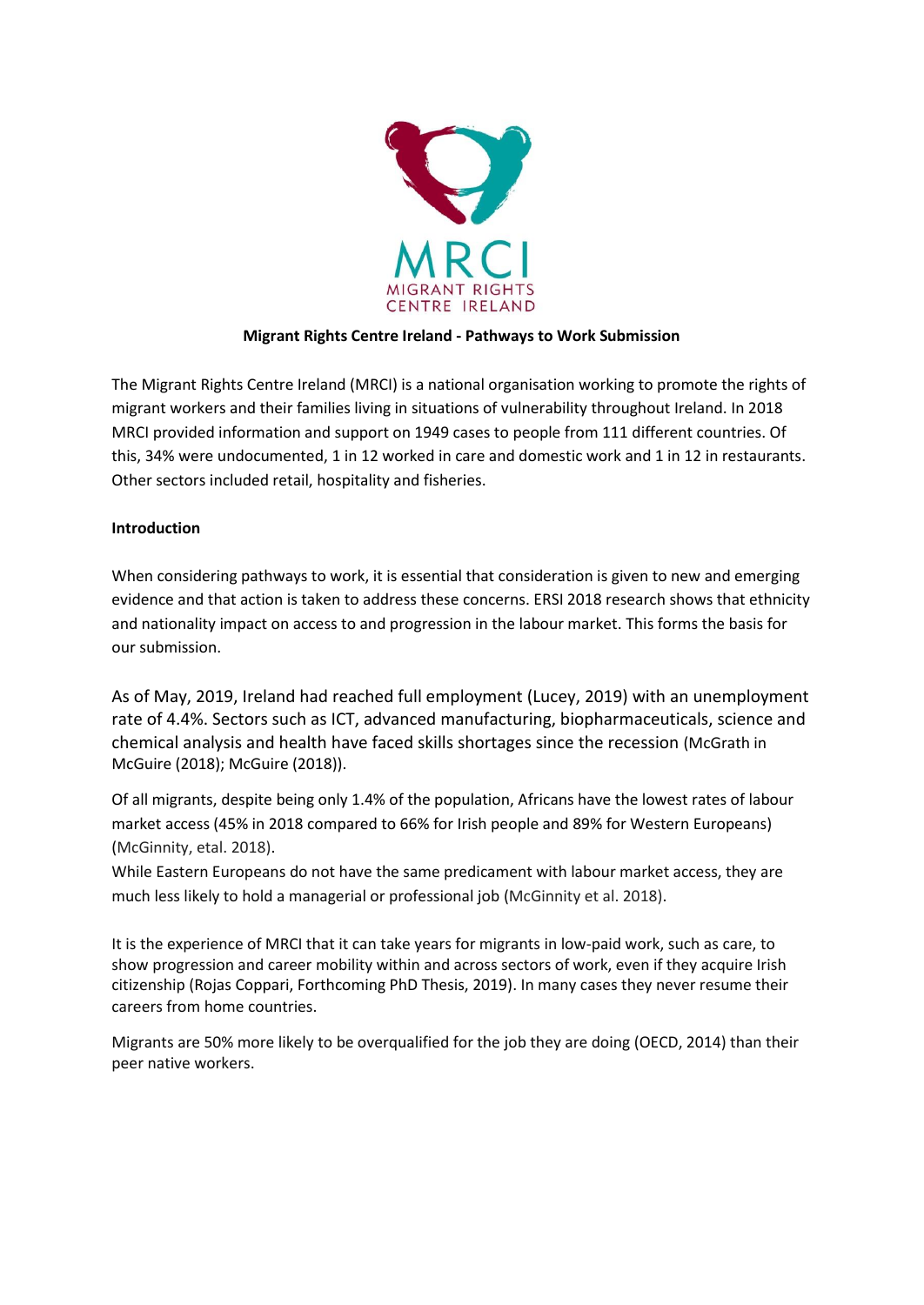### **Emerging Issues**

The skills and experience of the migrant workforce are being underutilised, which is a waste of scarce yet available resources at a time when some employers are struggling to fill positions in certain sectors.

The recognition of qualifications is well documented as being a barrier to entry and progression in the workplace. Qualifications and experience acquired outside Ireland are generally not valued or appreciated in the same way as those of their Irish peers by employers.

There is often an over-emphasis on migrants having language barriers. It is important to note that migrants from English-speaking developing countries are equally affected by labour market exclusion. Migrants are three to five times less likely to hold managerial or decision-making positions (McGuire, 2018).

There are indications that there is recruitment bias that favours standard or culturally familiar candidates over those not (Rajan, 2019; (McGinnity, etal. 2018)), such as migrants.

Standard recruitment procedures can be a barrier to accessing potential employees of migrant backgrounds. Continuous rejection of candidates from the same group impacts not only on the particular group, but also on society long term.

## **A Solutions-Based Approach for the State**

### **We believe that**

- 1. Public employment services need to upskill on the rights and entitlements and persistent barriers for migrants to facilitate matching skills gaps with employer need.
- 2. Public employment services should work with NALA to ensure the use of clear, simple language throughout services and recruitment
- 3. The State should provide a renewed focus on in-work training with a specific focus on migrant workers to enhance existing experience to meet skills gaps.
- 4. The State should work with employer groups to develop tools to assist employers in their recruitment practices – including awareness of bias, conscious or unconscious, to provide equal opportunities during recruitment and ensure opportunities for long-term employment.
- 5. The State should find swift and practical ways to recognise qualifications of migrants.
- 6. The State should ensure migrant workers are included policies addressing transitions to LCE
- 7. As an employer, the State should closely examine its HR practices in all branches of the public services to ensure equal employment opportunities for all
- 8. The State should set a target for diversity within the civil service that reflect the diversity of Ireland's population.

### 28/09/2019

Contact: Mariaam Bhatti aptproject@mrci.ie / 01 889 7570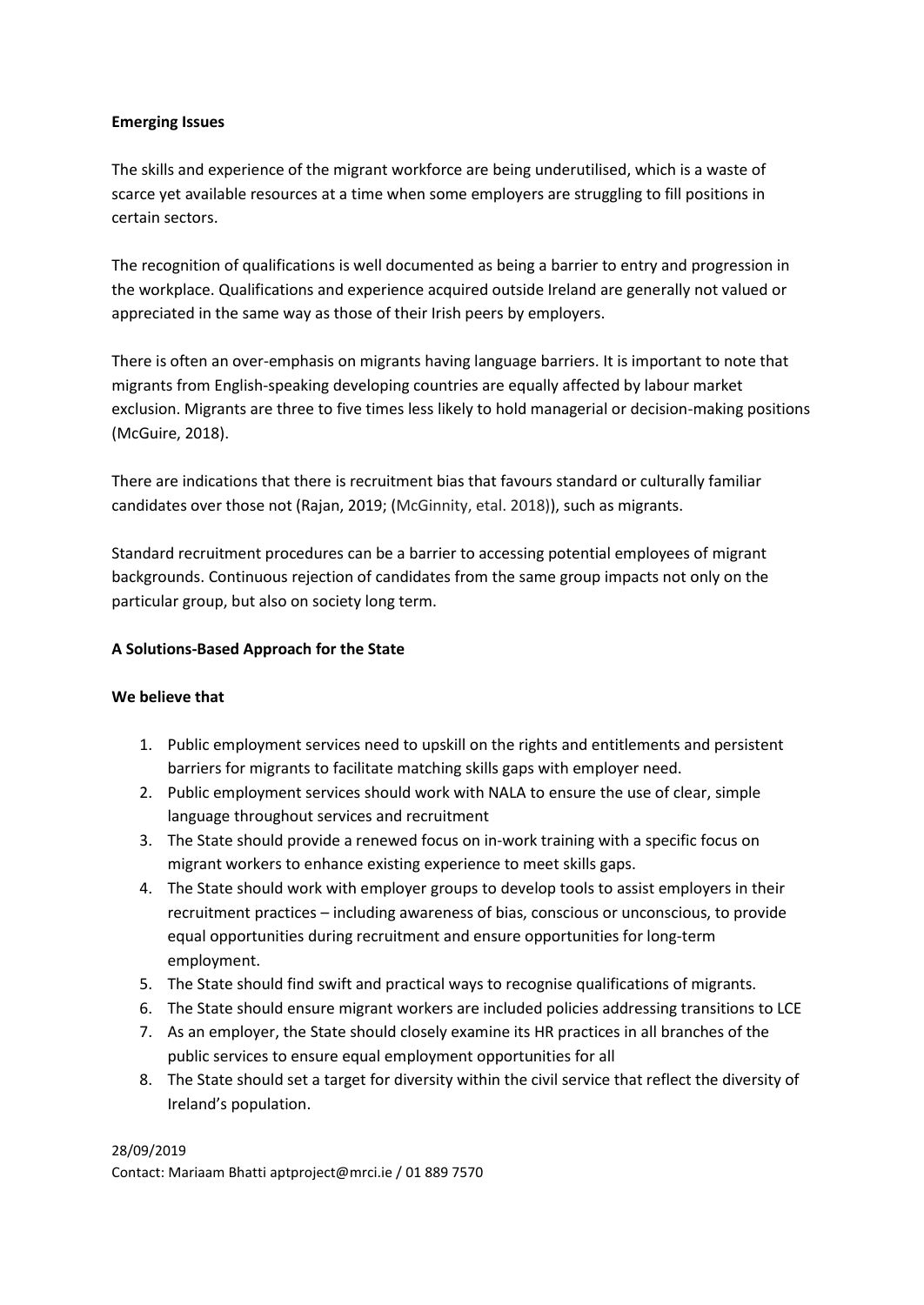## References

Arrow, K., (1973). *The theory of discrimination: discrimination in labor markets*. Princeton University Working Paper. No. 30A, Industrial Relations Section, Harvard University. Available at [http://www2.econ.iastate.edu/classes/econ321/Orazem/arrow\\_discrimination.pdf.](http://www2.econ.iastate.edu/classes/econ321/Orazem/arrow_discrimination.pdf) [Accessed 15 August 2019]

Barrett, A., Kelly, E. (2012), *The Impact of Ireland's Recession on the Labour Market Outcomes of its Immigrants*. European Journal of Population, 28 (1), 91–111.

Becker, G.S. (1975). *Investment in Human Capital: Effects on Earnings*. Massachusetts: National Bureau of Economic Research, pp.p. 13 - 44.

Ejorh, T. (2012). *Challenging Times: Migrant Organisations and the Current Recession in Ireland.* Dublin. New Communities Partnership. [Online] Available at: [https://www.newcommunities.ie/assets/files/pdf/challenging\\_times\\_2012.pdf](https://www.newcommunities.ie/assets/files/pdf/challenging_times_2012.pdf) [Accessed 8 Aug. 2019].

European Social Network (2016). *Do Active Inclusion policies deliver on the needs of vulnerable people?* [Online] Brussels: European Social Network. Available at: [https://www.esn](https://www.esn-eu.org/news/944/index.html)[eu.org/news/944/index.html](https://www.esn-eu.org/news/944/index.html) [Accessed 13 Aug. 2019].

McGuiness, S. and Barrett, A. (2012). *The Irish Labour Market and the Great Recession*. Forum. [Online] Munich: CESifo DICE. Available at: [https://www.esri.ie/system/files?file=media/file](https://www.esri.ie/system/files?file=media/file-uploads/2015-07/JACB201234.pdf)[uploads/2015-07/JACB201234.pdf](https://www.esri.ie/system/files?file=media/file-uploads/2015-07/JACB201234.pdf) [Accessed 9 Aug. 2019].

McGinnity, F., Grotti, R., Groarke, S., & Coughlan, S. (2018). *Ethnicity and nationality in the Irish labour market*. Economic and Social Research Institute.

McGinnity, F. and Lunn, P.D., (2011). *Measuring discrimination facing ethnic minority job applicants: an Irish experiment*. Work, employment and society, *25*(4), pp.693-708.

McGuire, P. (2018). *Who's hiring? Where the skills shortages are: From science to construction, skills shortages continue to be a challenge for employers across industry*. The Irish Times. [Online] Available at: [https://www.irishtimes.com/news/education/who-s-hiring-where-the-skills-shortages-are-](https://www.irishtimes.com/news/education/who-s-hiring-where-the-skills-shortages-are-1.363189)[1.363189](https://www.irishtimes.com/news/education/who-s-hiring-where-the-skills-shortages-are-1.363189) [Accessed 2 Aug. 2019].

Hearne, R. and McMahon, C. (2016). *Cherishing All Equally 2016: Economic Inequality in Ireland*. [Online] Dublin: TASC - Think-tank for Action on Social Change. Available at: [https://www.tasc.ie/assets/files/pdf/tasc\\_inequalityreport\\_2016\\_web.pdf](https://www.tasc.ie/assets/files/pdf/tasc_inequalityreport_2016_web.pdf) [Accessed 9 Sep. 2019].

Kingston, G., McGinnity, F. and O'Connell, P.J., (2015). *Discrimination in the labour market: nationality, ethnicity and the recession*. Work, employment and society, *29*(2), pp.213-232

Kingston, G., O'Connell, P.J. and Kelly, E., (2013). *Ethnicity and Nationality in the Irish Labour Market*. Dublin. The Equality Authority and ESRI.

Kollewe, J. (2008). *Ireland falls into recession*. *The Guardian*. [Online] Available at: <https://www.theguardian.com/business/2008/sep/25/recession.ireland> [Accessed 9 Aug. 2019].

O'Connell, P.J. and McGinnity, F., (2008). *Immigrants at work: Ethnicity and nationality in the Irish labour market.* Dublin. ESRI*.*